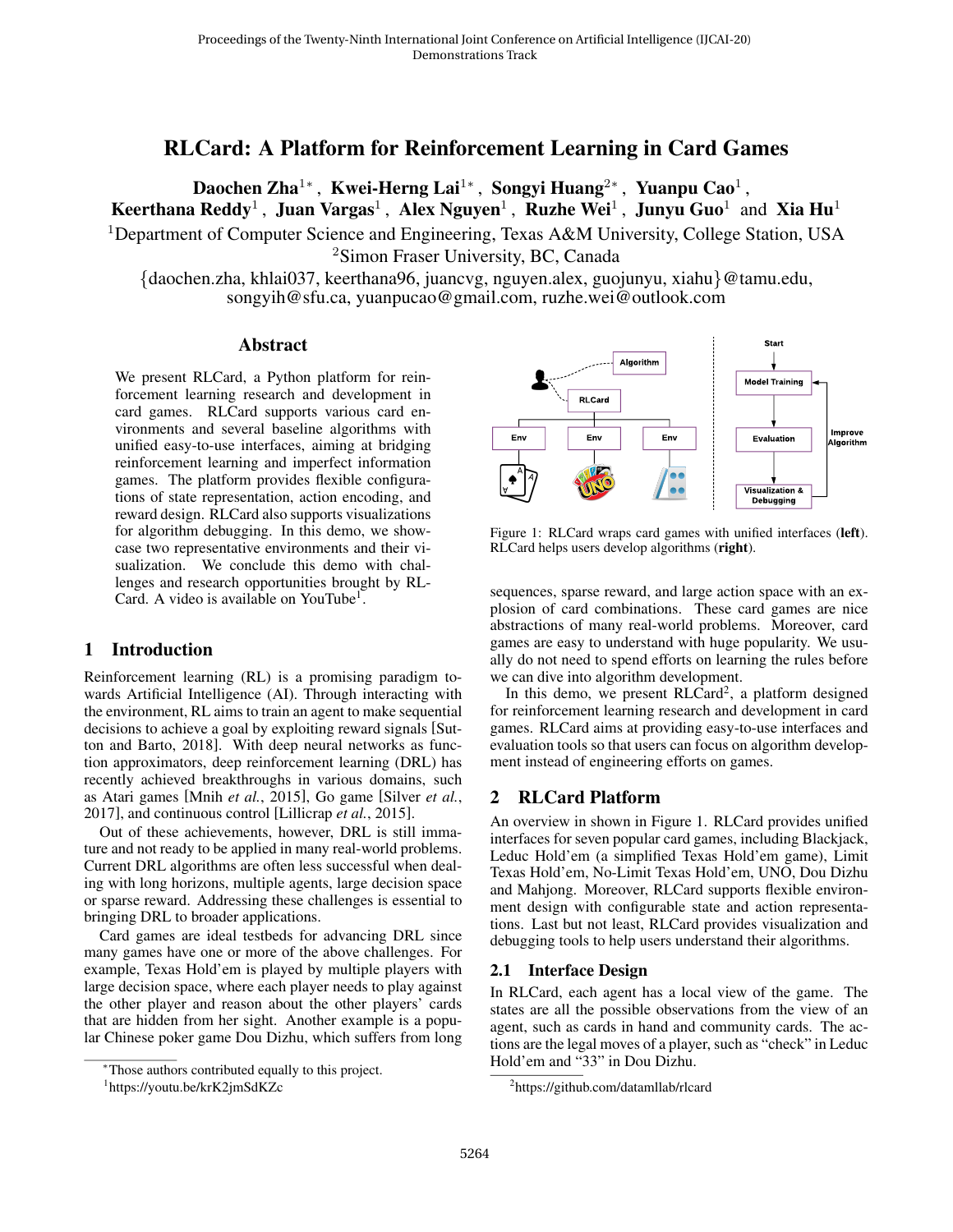

Figure 2: Visualization modules in RLCard of Dou Dizhu (left) and Leduc Hold'em (right) for algorithm debugging. The Control Panel provides functionalities to control the replay process, such as pausing, moving forward, moving backward and speed control. The Analysis Panel displays the top actions of the agents and the corresponding probabilities.

```
<i>Initialize the environment
env = r1c ard . make ('doudizhu')
# I n i t i a l i z e random a g e n t s
agent = RandomAgent()env. set agents ([agent, agent, agent])
# Generate data from the environment
trajectories, payoffs = env.run()
```
Listing 1: Example function calls.

Basic Interface We provide a run function which conveniently collects the data of a complete game. It directly generates payoffs and game data, which are organized as transitions, i.e., (state, action, reward, next state, done). This interface is designed for algorithms that do not need to traverse the game tree. An example of running Dou Dizhu with three random agents is sown in Listing 1.

The obtained trajectories can be used to train any deep reinforcement learning algorithms such as Deep Q-Learning (DQN) [Mnih *et al.*, 2015]. The payoffs provide the results of the game, such as win rates. One can also easily replaces RandomAgent with her own agent.

Advanced Interfaces We also provide interfaces that operate upon the game tree. We define a step function, which moves the environment to the next state given the current action. To enable traversing backward, we provide a step back function, which traverses back to the previous state. The deign of step and step back is similar to traditional tree-based interface. Specifically, step is corresponding to accessing child node, and step back would access the parent node. This design enables flexible node visiting strategies of the game tree, such as external sampling MCCFR [Lanctot *et al.*, 2009].

### 2.2 Baseline Algorithms

We implement several baseline algorithms so that users can benchmark their algorithms against these existing models. We implement two deep reinforcement learning algorithms, including DQN [Mnih *et al.*, 2015], and Neural Fictitious Self-Play (NFSP) [Heinrich and Silver, 2016]. NFSP is a deep reinforcement algorithm adapted for imperfect information games. We also implement Counterfactual Regret Minimization (CFR) [Zinkevich *et al.*, 2008], which searches for the best strategies upon the game tree. In addition, we implement some rule-based agents as baselines. Many of the baseline results are presented in [Zha *et al.*, 2019a].

### 2.3 Evaluations and Visualizations

RLCard provides evaluation and visualization tools to help users understand their algorithms, as shown in Figure 2. Firstly, RLCard has a leader-board module, where users can easily compare a new algorithm with existing baselines, i.e., the pre-trained models and the rule baselines. Secondly, RLCard supports visualizations of replay data to enable algorithm debugging. One can analyze the top actions of the agents with the visualization modules to understand the strengths and weaknesses of the agents. The users can also put their trained models into RLCard as baselines.

## 3 Conclusions

Card games are nice abstractions of many real-world problems. RLCard brings many challenges, such as long horizons, multiple agents, large decision space and sparse reward, and also research opportunities for tackling these challenges. In the future, we plan to incorporate more recent RL techniques, such as PPO [Schulman *et al.*, 2017], SAC [Haarnoja *et al.*, 2018], and better replay buffer [Zha *et al.*, 2019b]. We will also support more card games, such as Gin Rummy.